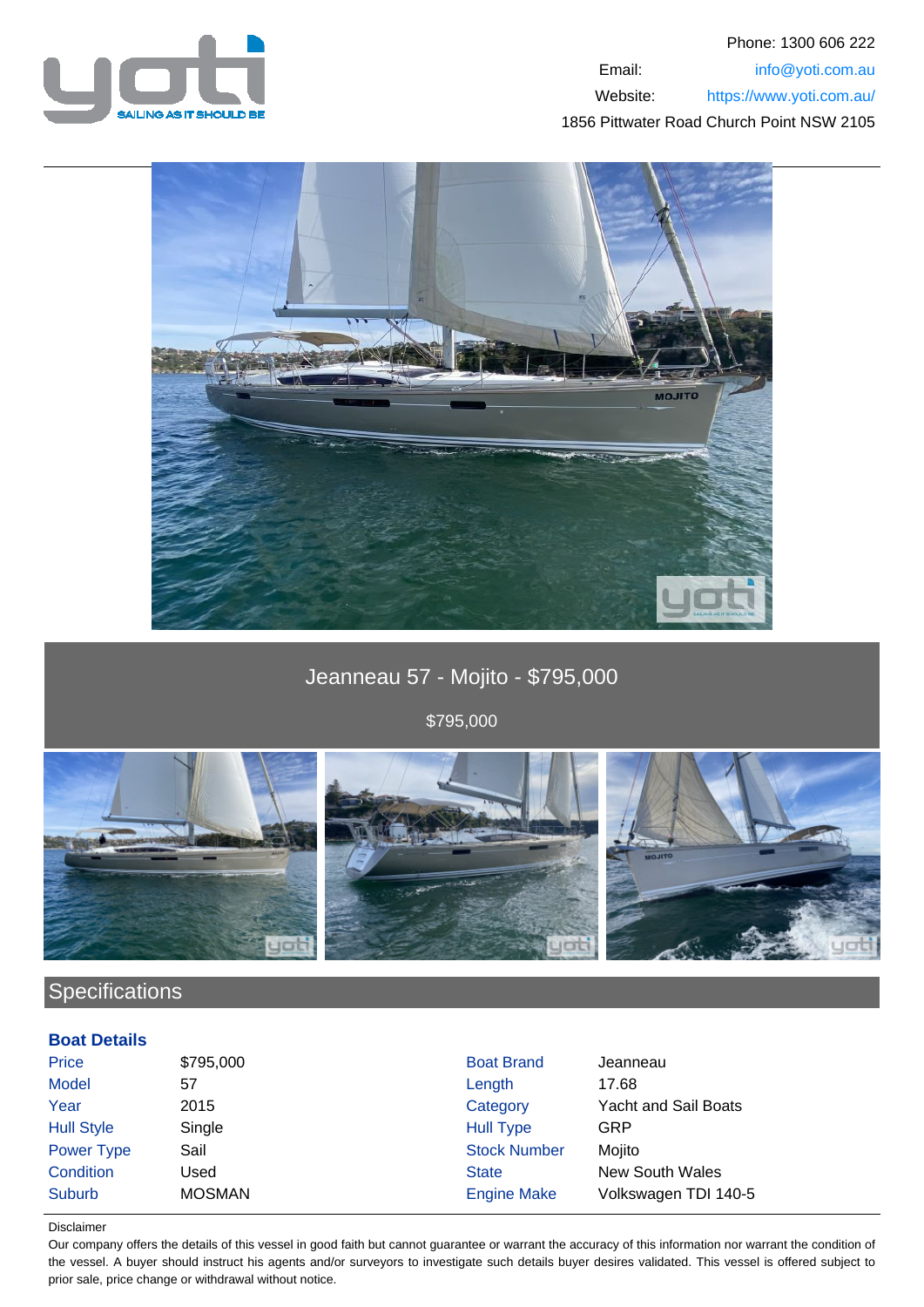

## **Description**

Built by Jeanneau Yachts in France in 2015, 'Mojito' is a beautifully presented Jeanneau 57 now exclusively For Sale with YOTI.

Ordered with nearly all the boxes ticked, Mojito's specification includes an upgraded 140hp shaft driven diesel, Onan 9.5kva genset running a full electric galley and Cruisair Multizone reverse cycle air conditioning. An electric furler runs her J1 and an easily controlled furling cutter rig sits inside. All sailing winches are electric and her main is in mast and brand new. A very simple and efficient davit system controls her RIB tender.

Her layout is exceptionally versatile. From the stern, her full beam owners cabin and ensuite is incredible. A raised saloon allows great vision and light and her slightly sunken galley to port and aft is usable and well specified. Her forward cabin can be partitioned to form two guest cabins with pullman bunks and separate heads, or a massive forward cabin with four berths and two heads. Forward of the heads is a V-berth or deck accessed storage.

Her cockpit was designed for lounging. With a massive Bimini, Dodger and clears the entire cockpit can convert into a completely protected space.

Please call Tim Vine for further details on this very well specified and designed Bluewater cruising yacht.

| <b>Features</b>                   |                                                                         |
|-----------------------------------|-------------------------------------------------------------------------|
| <b>Designer</b>                   |                                                                         |
|                                   | Philippe Briand Yacht Design                                            |
| <b>Builder</b>                    | Jeanneau Yachts                                                         |
| Water (Potable) Capacity (I)      | 620L rotomoulded tanks                                                  |
| <b>Hull Construction Material</b> | Monolithic GRP hull hand-laid into a 2-part opening mould. Barrier coat |
|                                   | used to guard against osmosis. Hull moulded with bow-thruster tunnel.   |
| <b>Hull Type</b>                  | Monohull                                                                |
| <b>Deck Construction Material</b> | GRP - hand-laid with discontinuous balsa coring. Teak laid decks.       |
| Length (feet)                     | 58' 4"                                                                  |
| Length (m)                        | 17.78m                                                                  |
| Beam/Width (m)                    | 5                                                                       |
| Draft $(m)$                       | 2.5                                                                     |
| <b>Keel/Ballast</b>               | Epoxy encapsulated cast iron keel.                                      |
| <b>Displacement</b>               | 21,450kg                                                                |
| <b>Engine Notes</b>               | Volkswagen TDI 140-5                                                    |
| Horse Power (hp)                  | 140Hp                                                                   |
| <b>Drive Type</b>                 | 40mm shaft drive                                                        |
| <b>Engine Room</b>                | Insulated engine room under the companionway.                           |
| Generator                         | Onan 9.5kw Generator                                                    |
| <b>Number of Batteries</b>        | 4 x Optima 815A 12v/50Ah – under V berth, 2 x Exide ES1350 –            |

#### Disclaimer

Our company offers the details of this vessel in good faith but cannot guarantee or warrant the accuracy of this information nor warrant the condition of the vessel. A buyer should instruct his agents and/or surveyors to investigate such details buyer desires validated. This vessel is offered subject to prior sale, price change or withdrawal without notice.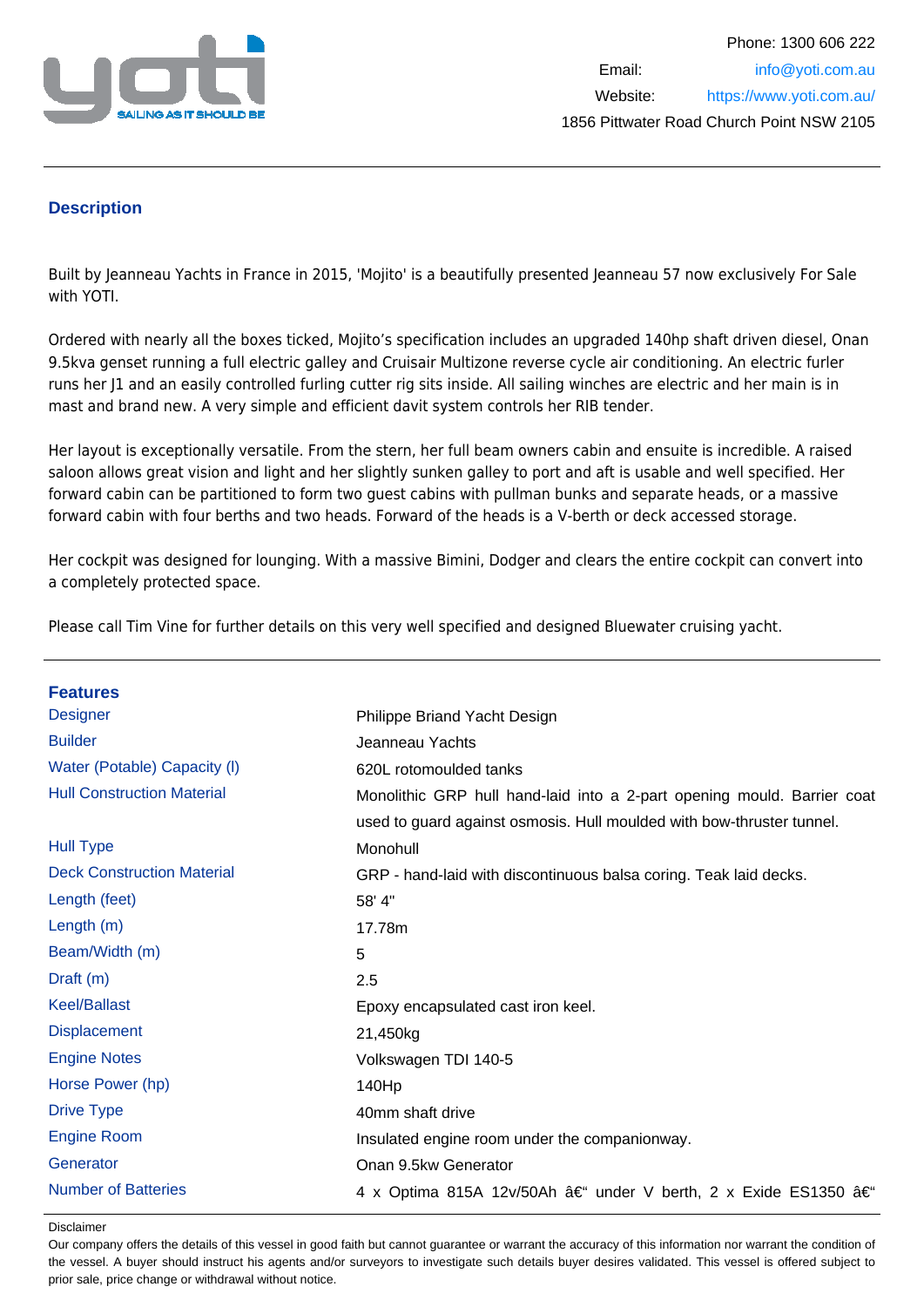

|                                           | 120Ah/12V Sealed Gel – under main cabin floor, 6 x Exide EP1200 â€                                                                                                                                                             |
|-------------------------------------------|--------------------------------------------------------------------------------------------------------------------------------------------------------------------------------------------------------------------------------|
|                                           | 12v/140Ah AGM – under main cabin floor, 1 x Optima 765A 12v/55Ah                                                                                                                                                               |
|                                           | – under chart table, 2 x Optima 815A 12v/50Ah – under chart table.                                                                                                                                                             |
| <b>Fuel Type</b>                          | <b>Diesel</b>                                                                                                                                                                                                                  |
| <b>Number of Fuel Tanks</b>               | 2 x Rotomoulded Plastic                                                                                                                                                                                                        |
| Fuel Tank Capacity (L)                    | 420 Ltr (main Tank + 320 Ltr (Reserve) with electric transfer pump.                                                                                                                                                            |
| Propeller                                 | 3 Blade folding propeller.                                                                                                                                                                                                     |
| <b>Steering System</b>                    | Twin wheel steering with stainless steel cables driven by sprockets in the<br>steering consoles. Spade rudder with foam core, GRP skin and composite<br>stock.                                                                 |
| <b>Bow Thruster</b>                       | Max Power 24v Bow Thruster (New).                                                                                                                                                                                              |
| <b>Accomodation Notes</b>                 | 3 x Cabin Version + Crew Cabin in the forepeak. Large owners stateroom                                                                                                                                                         |
|                                           | aft with sofa seating and ensuite and two double cabins forward - each with<br>ensuite. The saloon features a large "U" shaped sofa with coffee table<br>which can convert to a double berth. Opposite is a second large sofa. |
| <b>Number of Berths</b>                   | 11                                                                                                                                                                                                                             |
| <b>Number of Showers</b>                  | 3 x internal Hot and Cold showers + cockpit shower.                                                                                                                                                                            |
| <b>Shower Type</b>                        | High pressure twin 24v pumps with in line filter and accumulator tank.                                                                                                                                                         |
| <b>Number of Toilets</b>                  | 3 Quiet Flush electric toilets with 2 x 85ltr holding tanks.                                                                                                                                                                   |
| <b>Air Conditioning</b>                   | Cruisair Multizone air conditioning - cooling and heating. 52,000 BTU.                                                                                                                                                         |
|                                           | Individual controls for each zone.                                                                                                                                                                                             |
| <b>Galley Notes</b>                       | Microwave. 220v Dishwasher.                                                                                                                                                                                                    |
| <b>Stove</b>                              | Electric stove/oven with ceramic burners.                                                                                                                                                                                      |
| Refrigeration                             | 200ltr Refrigerator with Side and Top Access. Freezer. 100ltr Top Access<br>ice box with cooling plate installed and linked to keel-cooled exchanger.<br>Vitrifrigo 40 Ltr refrigerator in the cockpit table.                  |
| <b>Number of Sinks</b>                    | Twin stainless Steel sinks.                                                                                                                                                                                                    |
| <b>Entertainment and Appliances Notes</b> | Phillips 32" Retractable TV, Pioneer DVD player/ Blue ray, Pioneer<br>Radio/CD Player, Main Saloon and Cockpit speakers.                                                                                                       |
| Anchor / Winch                            | Lewmar 2000w 24v Reversing Anchor Windlass (New).                                                                                                                                                                              |
| <b>Bilge Pump</b>                         | 2 x Electric and 1 x Dual action manual bilge pump.                                                                                                                                                                            |
| <b>Deck Gear</b>                          | 2 x Harken 70.2 electric self tailing primary winches, 2 x Harken 50.2<br>electric mainsheet winches, 2 x Harken electric "Rewind" self tailing control<br>line winches, 14 Spinlock Jammers.                                  |
| Mast/Rigging                              | Triple Spreader Fractional Rig. Sparcraft keel-stepped alloy mast with in<br>mast furling. Alloy boom. SS Wire standing rigging.                                                                                               |
|                                           | Fulltime cutter rig, German mainsheet system with dedicated electric<br>winches, rigid boom vang, spinnaker pole, running rigging for asymmetric<br>spinnaker, Code 0 continuous line furler lead to cockpit, split fixed      |

Disclaimer

Our company offers the details of this vessel in good faith but cannot guarantee or warrant the accuracy of this information nor warrant the condition of the vessel. A buyer should instruct his agents and/or surveyors to investigate such details buyer desires validated. This vessel is offered subject to prior sale, price change or withdrawal without notice.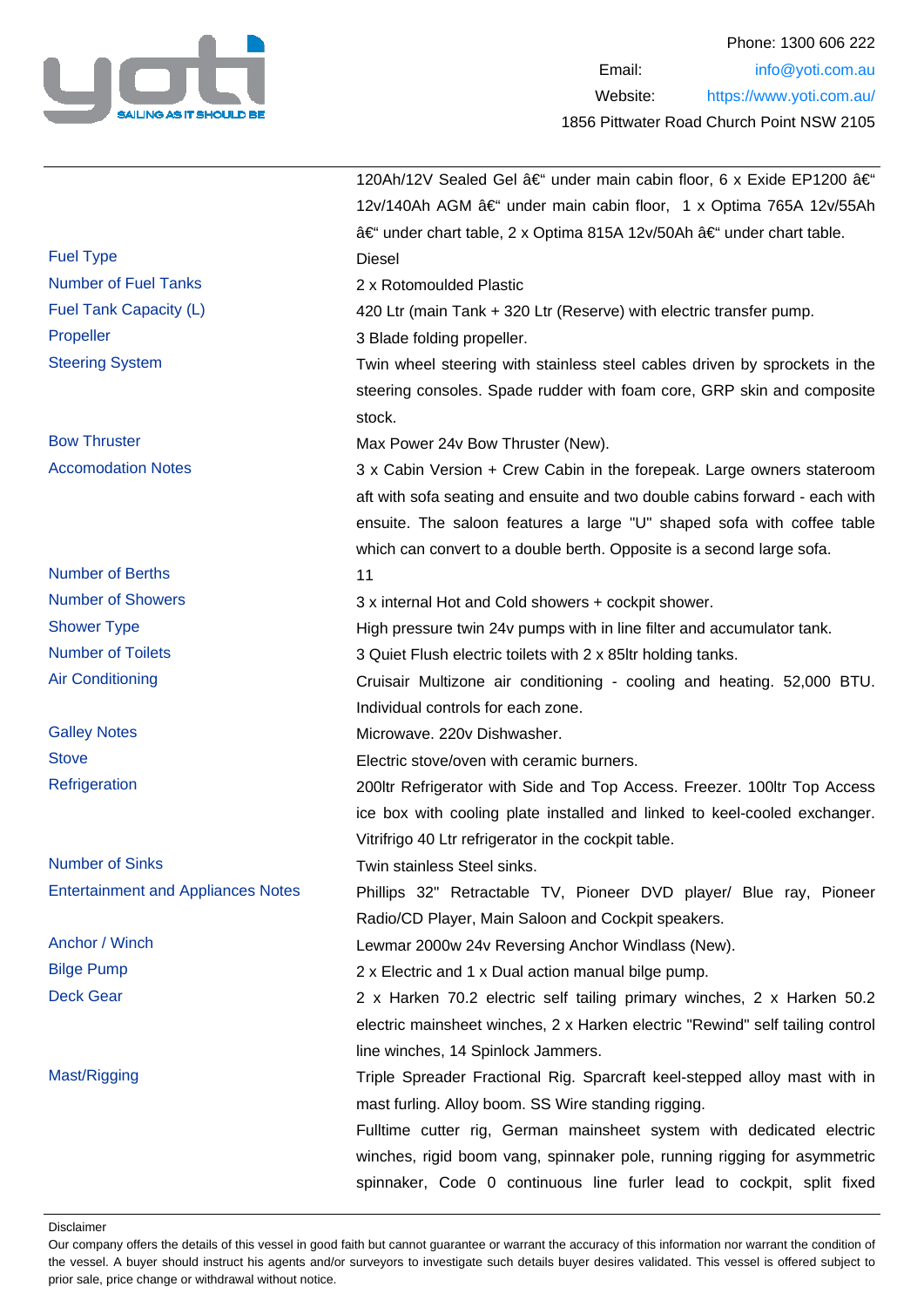

|                               | backstay.                                                                     |
|-------------------------------|-------------------------------------------------------------------------------|
| Sail Inventory                | Dacron furling mainsail (New). 1 x tri-radial 135% genoa, 1 x tri-radial      |
|                               | furling staysail. Mylar/Aramid Code 0 on anti-torsion textile luff. Bamar 24v |
|                               | electric Genoa furler, Facnor manual furler for staysail (New).               |
| <b>Electrics</b>              | 220v systems + 12v for engine systems, 24v house system, 25 amp 12v           |
|                               | Battery charger (start batteries), 2 x 60amp 24v battery chargers (service    |
|                               | batteries, 2500w Inverter, 1 x 12v engine mounted alternator (Start           |
|                               | batteries), 1 x 80amp 24v secondary alternator (Service batteries), 2 x 220v  |
|                               | Shore Power connections. LED interior lighting.                               |
| <b>Electronics Navigation</b> | Raymarine i70 Multifunction. Raymarine autopilot, core unit and               |
|                               | gyrocompass. Raymarine Radar with 4kw Radome Antenna, GPS can                 |
|                               | display on saloon TV, Raymarine Class B AIS Transponder. Plastimo             |
|                               | Compasses at Both Helms.                                                      |
| <b>Dinghy</b>                 | Zodiac 3.9m dinghy on Davits. Yamaha 15hp outboard.                           |
| <b>Safety Gear</b>            | Emergency steering, Jon Buoy, 1 x GME 406M, Hz EPIRB – exp 2/21,              |
|                               | Drogue, LIFEJACKETS: 6 x kru automatic inflatable + harness, Jackstays,       |
|                               | Fire Blanket, 2 x Gloria 2.0 Kg powder type â€" charged/no service tags       |
|                               | fitted (Believed out of date), FLARES: 2 x Buoyant orange smoke signal        |
|                               | †exp 12/22, 3 x parachute, rocket †exp 1/23, 3 x hand flare II red â€         |
|                               | exp 1/23, fire blanket1 x V sheet, 1 x Balsa Mar 8 person life raft †exp      |
|                               | 02/22.                                                                        |
| Covers                        | Sunbrella Dodger (New) and Bimini with integrated LED lighting, All-round     |
|                               | Clears, cockpit cushions and sun mattresses for fore and aft decks.           |
| <b>Ground Tackle</b>          | 40kg Delta Anchor with 70m of 12mm chain and 30m warp (New). Twin             |
|                               | bow rollers + spare Fortress FX-55 under v-berth.                             |
| Watermaker / De-Sal           | Duo D100 - 100 Litre/hr Watermaker.                                           |
| <b>GPS</b>                    | Raymarine 16" Touch Screen GS165 Glass Bridge Display.                        |
| <b>Has Navigation Lights</b>  | Yes                                                                           |
| Radio                         | Raymarine Ray55E VHF with transponder AIS, 2 x Icom floating IC-M36           |
|                               | – portable VHF radios.                                                        |
| <b>Remarks</b>                | Electric deckwash in anchor locker, Swim ladder, Stainless Steel and Teak     |
|                               | folding Passarelle, Stainless Steel Davits, Side Boarding Ladder, Tender      |
|                               | Garage - Stern, Mooring lines, Fenders, Hoover 8kg Washer, Electronic         |
|                               | Safe. Antifoul May 2022.                                                      |
| <b>Vessel Name</b>            | Mojito                                                                        |
| <b>Engine Details</b>         |                                                                               |
| <b>Engine Make</b>            | Volkswagen TDI 140-5                                                          |
| <b>Horse Power</b>            | 140                                                                           |
|                               |                                                                               |

### Disclaimer

Our company offers the details of this vessel in good faith but cannot guarantee or warrant the accuracy of this information nor warrant the condition of the vessel. A buyer should instruct his agents and/or surveyors to investigate such details buyer desires validated. This vessel is offered subject to prior sale, price change or withdrawal without notice.